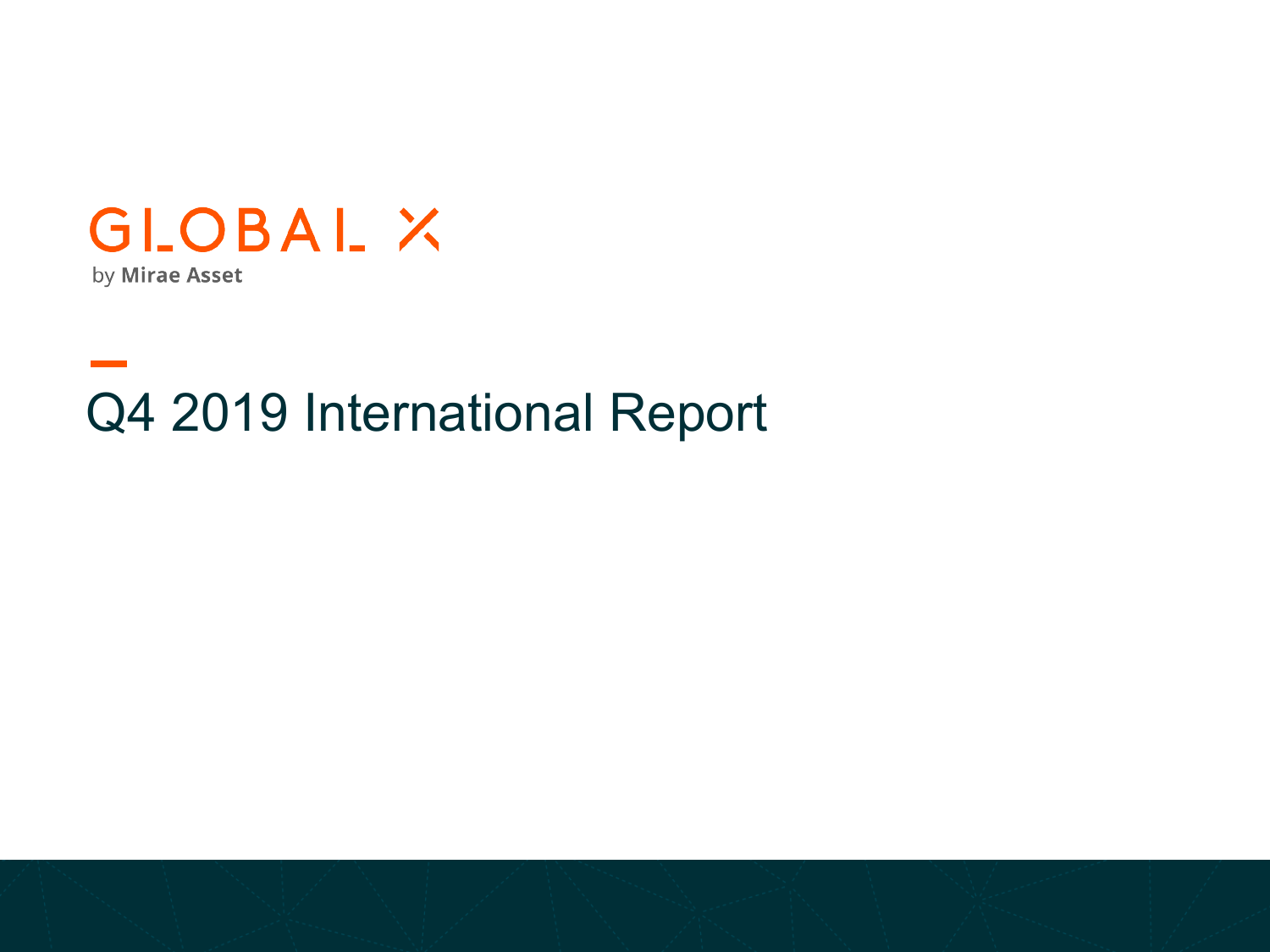# Q4 2019 International Report: Overview



| <b>Fund (Ticker)</b>                | # Firms | <b>Total Market Cap</b><br>(Billions USD) | % Weight in<br><b>MSCI</b><br><b>Emerging</b><br><b>Markets</b> | % Weight in<br><b>MSCI ACWI</b> |
|-------------------------------------|---------|-------------------------------------------|-----------------------------------------------------------------|---------------------------------|
| <b>MSCI Emerging Markets (MXEF)</b> | 1224    | \$22,040                                  |                                                                 | 10.5                            |
| MSCI ACWI (MXWD)                    | 2292    | \$75,703                                  | 82.03                                                           |                                 |
| China, Large Cap (CHIL)             | 50      | \$4,442                                   | 22.50                                                           | 2.97                            |
| Greece (GREK)                       | 32      | \$57                                      | 0.30                                                            | 0.02                            |
| Norway (NORW)                       | 61      | \$285                                     | $\blacksquare$                                                  | 0.18                            |
| Germany (DAX)                       | 30      | \$1,521                                   | ٠                                                               | 2.40                            |
| Portugal (PGAL)                     | 23      | \$288                                     | $\blacksquare$                                                  | 0.05                            |
| Colombia (GXG)                      | 24      | \$178                                     | 0.40                                                            | 0.03                            |
| Argentina (ARGT)                    | 25      | \$75                                      | 0.23                                                            | 0.07                            |
| Pakistan (PAK)                      | 29      | \$22                                      | 0.03                                                            |                                 |
| Nigeria (NGE)                       | 21      | \$31                                      | $\blacksquare$                                                  |                                 |
| Nordic Region (GXF)                 | 30      | \$981                                     | -                                                               | 1.25                            |
| Southeast Asia (ASEA)               | 41      | \$832                                     | 4.04                                                            | 0.59                            |
| Emerging and Frontier (EMFM)        | 198     | \$2,182                                   | 12.87                                                           | 1.57                            |

Source: Bloomberg as of Dec 31, 2019

Note: % Weight in MSCI EM and ACWI based on country weight in index, not constituents of ETFs; Total Market cap is sum of underlying holdings' market cap.

# **GLOBAL X**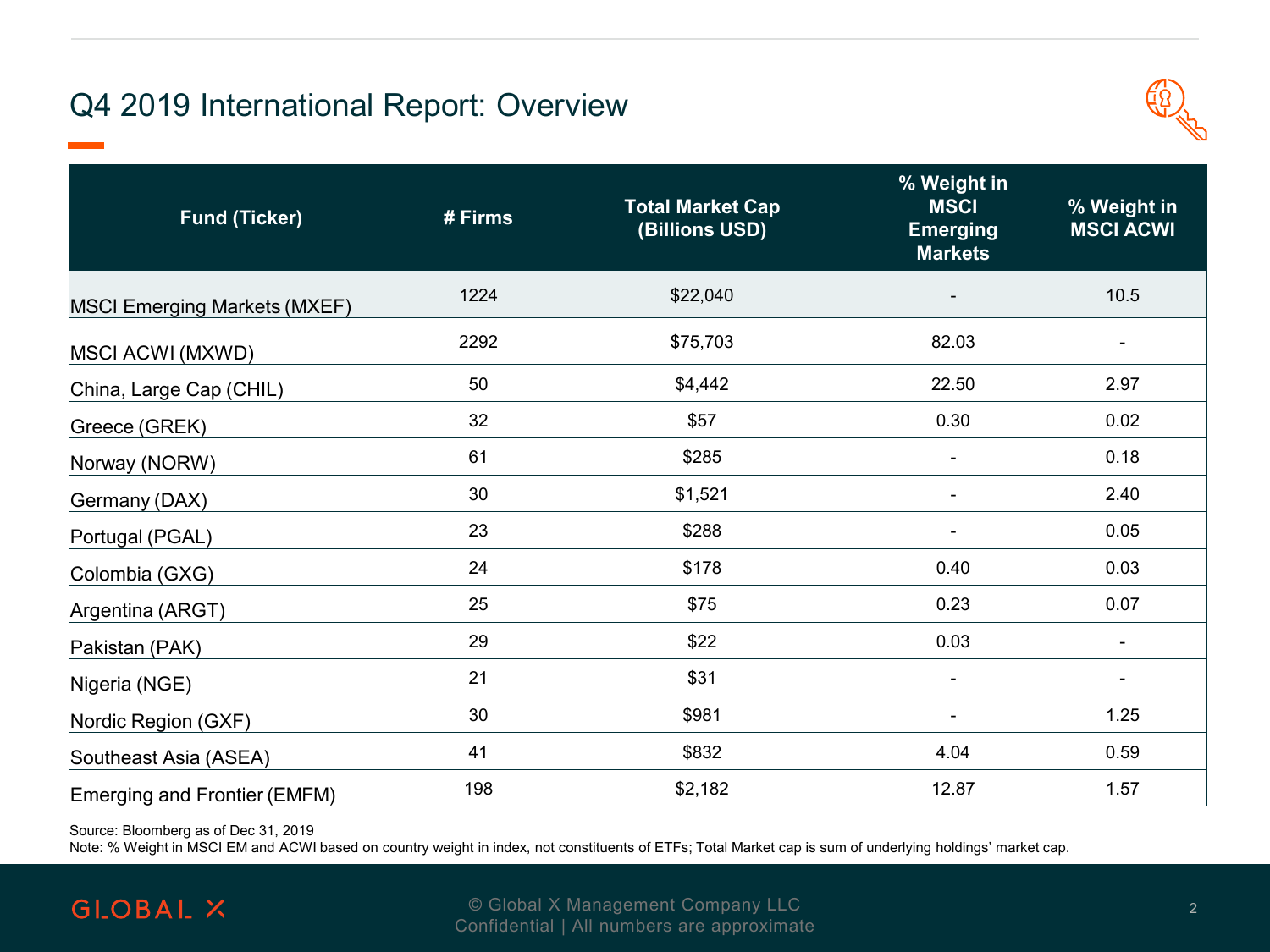# Q4 2019 International Report: Risk and Return



#### Quarterly Risk and Return by Sector



Risk (3 month volatility)

Source: Bloomberg as of Dec 31, 2019

#### **GLOBAL X**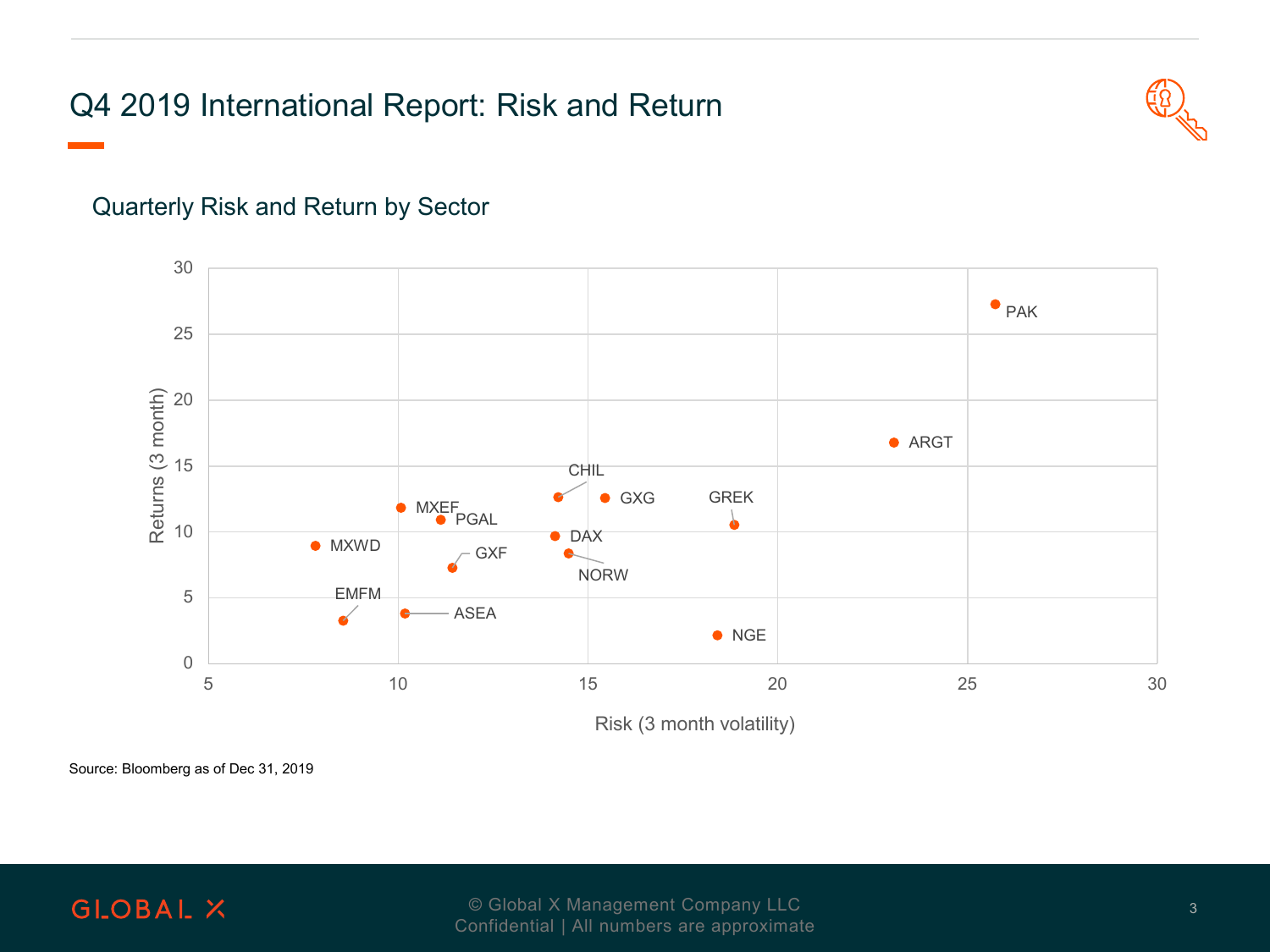# Q4 2019 International Report: Performance



| <b>Sector</b><br>(ETF Ticker)       | 1 month return<br>$(\%)$ | 3 month return<br>$(\%)$ | $\mathbf 0$ | 1 mo. Return $%$<br>10 | $\blacksquare$ 3 mo. Return (%)<br>20 | 30    |
|-------------------------------------|--------------------------|--------------------------|-------------|------------------------|---------------------------------------|-------|
| <b>MSCI Emerging Markets (MXEF)</b> | 7.46                     | 11.84                    |             | 17.46<br>11.84         |                                       |       |
| MSCI ACWI (MXWD)                    | 3.52                     | 8.95                     |             | 3.52<br>8.95           |                                       |       |
| China, Large Cap (CHIL)             | 7.81                     | 12.64                    |             | 7.81<br>12.64          |                                       |       |
| Greece (GREK)                       | 4.30                     | 10.54                    |             | 4.30<br>10.54          |                                       |       |
| Norway (NORW)                       | 8.00                     | 8.37                     |             | 8.00<br>8.37           |                                       |       |
| Germany (DAX)                       | 1.89                     | 9.68                     |             | 1.89<br>9.68           |                                       |       |
| Portugal (PGAL)                     | 3.94                     | 10.92                    |             | 3.94<br>10.92          |                                       |       |
| Colombia (GXG)                      | 11.71                    | 12.58                    |             | $\frac{1.71}{12.58}$   |                                       |       |
| Argentina (ARGT)                    | 12.65                    | 16.79                    |             | 12.65                  | 16.79                                 |       |
| Pakistan (PAK)                      | 3.92                     | 27.28                    |             | 3.92                   |                                       | 27.28 |
| Nigeria (NGE)                       | 1.23                     | 2.15                     |             | $\frac{1.23}{2.15}$    |                                       |       |
| Nordic Region (GXF)                 | 5.37                     | 7.27                     |             | $\frac{5.37}{7.27}$    |                                       |       |
| Southeast Asia (ASEA)               | 3.62                     | 3.81                     |             | 3.62<br>3.81           |                                       |       |
| Emerging and Frontier (EMFM)        | 3.63                     | 3.27                     |             | $3.63$<br>$3.27$       |                                       |       |

#### Source: Bloomberg as of Dec 31, 2019

**Performance shown is past performance, based on the NAVs of the underlying sector ETFs and does not guarantee future results. The investment return and principal value of an investment**  will fluctuate so that an investor's shares, when sold, may be worth more or less than their original cost and current performance may be lower or higher than the performance quoted. To see **standard performance for each of the funds, please see next slide.**



**Proprietary & Confidential Company LLC** *Proprietary Administration Administration Administration Administration Administration Administration Administration Administration Administration Administration Administration Ad* Confidential | All numbers are approximate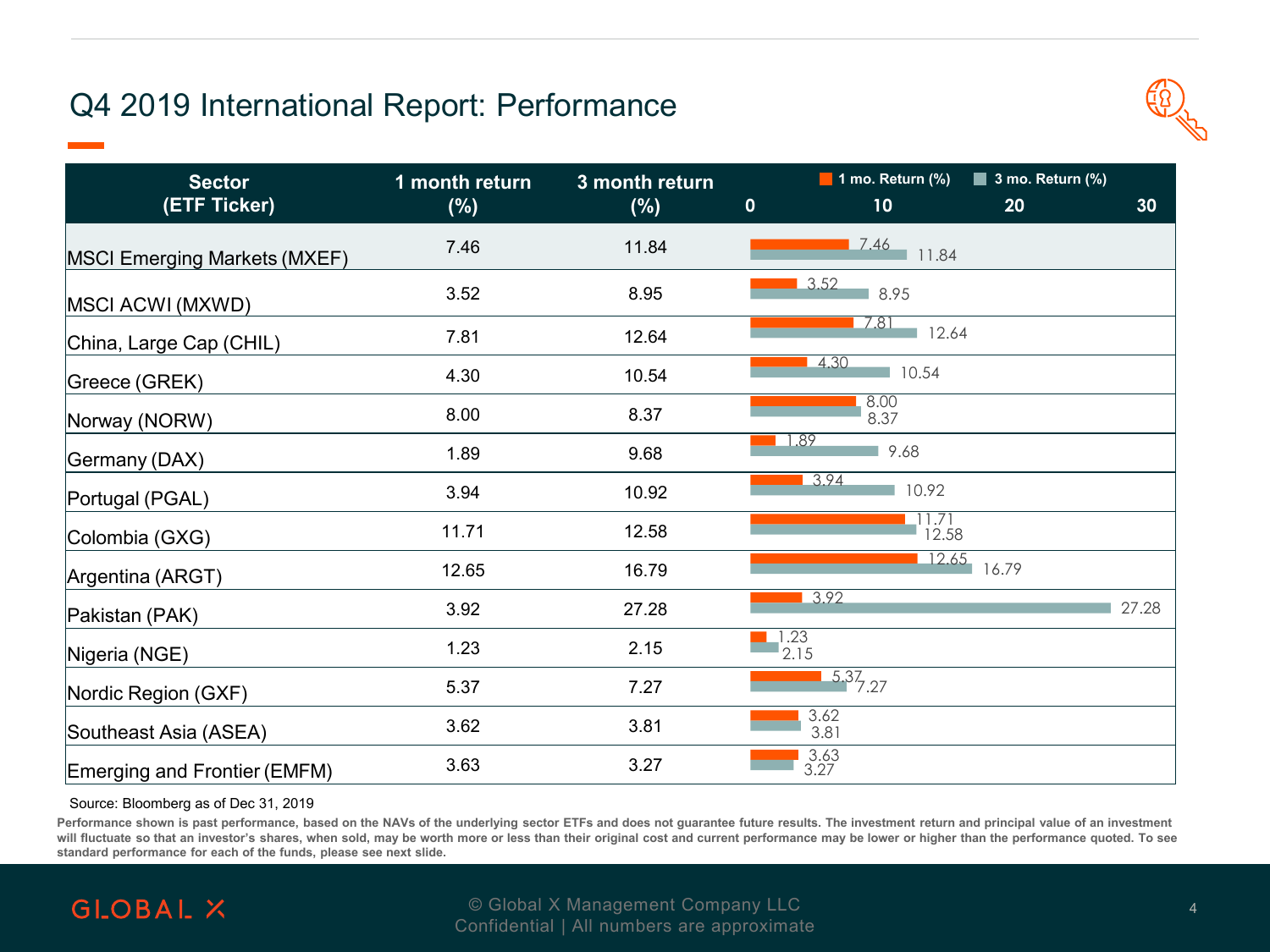# Standard Performance



| All data as of 12/31/2019         | <b>Fund Information</b> |                       |           | Performance |                |                                           |  |
|-----------------------------------|-------------------------|-----------------------|-----------|-------------|----------------|-------------------------------------------|--|
|                                   | <b>Expense Ratio</b>    |                       | 1 Year    | 3 Year      | 5 Year         | <b>Annualized since Fund</b><br>Inception |  |
|                                   |                         | <b>NAV</b>            | 22.47%    | 6.43%       | 3.75%          | 4.49%                                     |  |
| Global X DAX Germany ETF (DAX)    | 0.20%                   | <b>Market Price</b>   | 21.50%    | 6.48%       | 3.91%          | 4.39%                                     |  |
|                                   |                         | <b>DAX Index</b>      | 22.94%    | 7.02%       | 4.47%          | 5.35%                                     |  |
| Global X FTSE Nordic Region ETF   |                         | <b>NAV</b>            | 14.55%    | 8.24%       | 3.04%          | 7.09%                                     |  |
| (GXF)                             | 0.58%                   | <b>Market Price</b>   | 14.25%    | 8.35%       | 3.12%          | 7.07%                                     |  |
|                                   |                         | <b>TN30XN Index</b>   | 17.72%    | 9.10%       | 3.52%          | 7.32%                                     |  |
| Global X FTSE Southeast Asia ETF  |                         | <b>NAV</b>            | 7.78%     | 10.01%      | 2.93%          | 3.54%                                     |  |
| (ASEA)                            | 0.65%                   | <b>Market Price</b>   | 7.87%     | 10.59%      | 3.08%          | 3.57%                                     |  |
|                                   |                         | <b>TAS40NU Index</b>  | 8.60%     | 10.77%      | 3.62%          | 4.21%                                     |  |
|                                   |                         | <b>NAV</b>            | 14.09%    | 5.83%       | 8.04%          | $-0.28%$                                  |  |
| Global X MSCI Argentina ETF       | 0.59%                   | <b>Market Price</b>   | 14.45%    | 5.91%       | 8.05%          | $-0.29%$                                  |  |
| (ARGT)                            |                         | M1AAR5R Index         | 14.50%    | 5.37%       | 8.33%          | 0.31%                                     |  |
| Global X MSCI China Large-Cap 50  | 0.29%                   | <b>NAV</b>            | 25.45%    |             |                | 19.41%                                    |  |
|                                   |                         | <b>Market Price</b>   | 25.53%    |             | $\overline{a}$ | 19.53%                                    |  |
| ETF (CHIL)                        |                         | <b>NU722331 Index</b> | 26.02%    |             |                | 19.94%                                    |  |
| Global X MSCI Colombia ETF        |                         | <b>NAV</b>            | 30.12%    | 5.68%       | $-3.04%$       | 5.08%                                     |  |
|                                   | 0.61%                   | <b>Market Price</b>   | 30.14%    | 5.45%       | $-3.15%$       | 4.99%                                     |  |
| (GXG)                             |                         | M1CXGXB Index         | 30.09%    | 6.30%       | $-2.52%$       | 5.99%                                     |  |
|                                   |                         | <b>NAV</b>            | 49.33%    | 11.43%      | $-3.67%$       | $-3.46%$                                  |  |
| Global X MSCI Greece ETF (GREK)   | 0.59%                   | <b>Market Price</b>   | 49.91%    | 11.60%      | $-3.56%$       | $-3.49%$                                  |  |
|                                   |                         | M1CXGXA Index         | 50.65%    | 12.25%      | $-2.96%$       | $-2.55%$                                  |  |
|                                   |                         | <b>NAV</b>            | 6.05%     | 5.26%       | $-0.13%$       | $-1.01%$                                  |  |
| Global X MSCI Next Emerging &     | 0.55%                   | <b>Market Price</b>   | 6.58%     | 6.02%       | $-0.06%$       | $-0.96%$                                  |  |
| Frontier ETF (EMFM)               |                         | <b>NU722163 Index</b> | 7.10%     | 5.95%       | 0.57%          | $-0.32%$                                  |  |
|                                   |                         | <b>NAV</b>            | $-16.39%$ | $-2.19%$    | $-17.00%$      | $-17.26%$                                 |  |
| Global X MSCI Nigeria ETF (NGE)   | 0.88%                   | <b>Market Price</b>   | $-13.08%$ | $-3.75%$    | $-17.20%$      | $-17.03%$                                 |  |
|                                   |                         | M1ANI5R Index         | $-13.58%$ | 0.70%       | $-14.71%$      | $-15.25%$                                 |  |
|                                   |                         | <b>NAV</b>            | 12.85%    | 8.06%       | 4.58%          | 1.76%                                     |  |
| Global X MSCI Norway ETF          | 0.50%                   | <b>Market Price</b>   | 12.24%    | 8.13%       | 4.54%          | 1.71%                                     |  |
| (NORW)                            |                         | M1NO5IM Index         | 13.26%    | 8.36%       | 4.83%          | 2.35%                                     |  |
|                                   |                         | <b>NAV</b>            | 0.24%     | $-18.92%$   |                | $-9.08%$                                  |  |
| Global X MSCI Pakistan ETF (PAK)  | 0.87%                   | <b>Market Price</b>   | 0.57%     | $-18.77%$   | $\overline{a}$ | $-8.69%$                                  |  |
|                                   |                         | MXCXP25R Index        | 1.28%     | $-18.10%$   | $\sim$         | $-7.31%$                                  |  |
|                                   |                         | <b>NAV</b>            | 14.47%    | 9.92%       | 5.32%          | $-1.30%$                                  |  |
| <b>Global X MSCI Portugal ETF</b> | 0.57%                   | <b>Market Price</b>   | 14.84%    | 10.17%      | 5.49%          | $-1.34%$                                  |  |
| (PGAL)                            |                         | M1CXGXER Index        | 14.44%    | 9.96%       | 5.34%          | $-1.17%$                                  |  |

The performance data quoted represents past performance. Past performance does not quarantee future results. The investment return and principal value of an investment will fluctuate so that an investor's shares, when sold or redeemed, may be worth more or less than their original cost and current performance may be lower or higher than the performance quoted. Returns<br>for periods greater than one year are

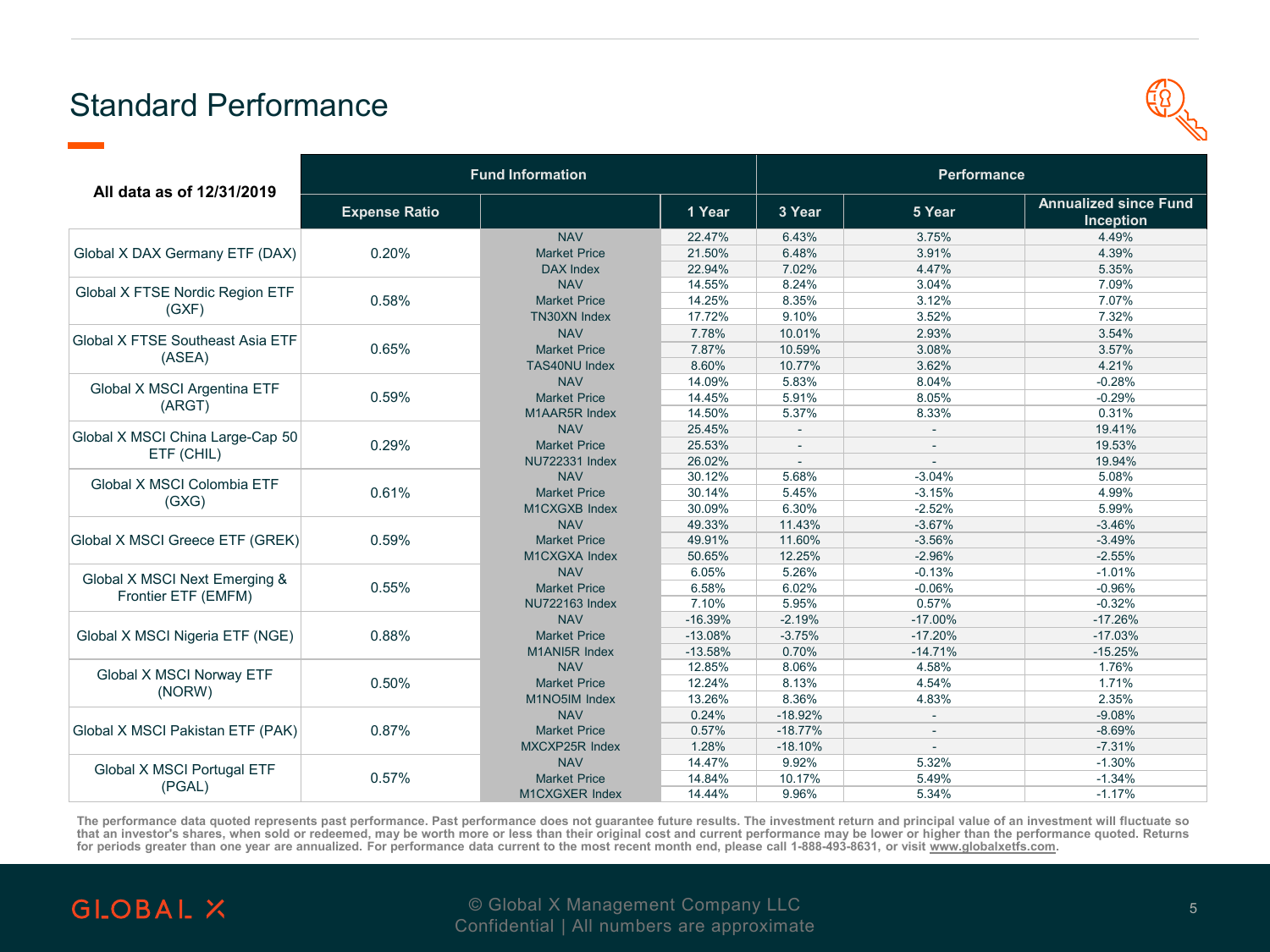# Q4 2019 International Report: Valuations and Fundamentals



|                                     |       | <b>Valuations</b> |      |                                        |                           |  |
|-------------------------------------|-------|-------------------|------|----------------------------------------|---------------------------|--|
| <b>Sector (Ticker)</b>              | P/E   | P/B               | P/S  | <b>Dividend</b><br>Yield $\frac{9}{6}$ | <b>30D SEC</b><br>Yield % |  |
| <b>MSCI Emerging Markets (MXEF)</b> | 12.91 | 1.71              | 1.27 | 2.58                                   |                           |  |
| MSCI ACWI (MXWD)                    | 16.33 | 2.42              | 1.68 | 2.38                                   |                           |  |
| China, Large Cap (CHIL)             | 11.34 | 1.77              | 1.56 | 2.22                                   | 1.96                      |  |
| Greece (GREK)                       | 10.6  | 0.74              | 0.84 | 2.69                                   | 1.84                      |  |
| Norway (NORW)                       | 21.26 | 1.75              | 1.33 | 3.85                                   | 2.48                      |  |
| Germany (DAX)                       | 14.24 | 1.69              | 0.95 | 2.99                                   | 2.67                      |  |
| Portugal (PGAL)                     | 14.27 | 1.65              | 0.75 | 4.47                                   | 4.42                      |  |
| Colombia (GXG)                      | 12.09 | 1.35              | 1.14 | 3.60                                   | 2.27                      |  |
| Argentina (ARGT)                    | 7.86  | 1.68              | 0.95 | 1.57                                   | 1.56                      |  |
| Pakistan (PAK)                      | 6.77  | 1.11              | 0.55 | 5.59                                   | 4.59                      |  |
| Nigeria (NGE)                       | 4.71  | 0.85              | 0.61 | 6.36                                   | 5.50                      |  |
| Nordic Region (GXF)                 | 16.86 | 2.52              | 2.10 | 3.55                                   | 2.62                      |  |
| Southeast Asia (ASEA)               | 13.93 | 1.75              | 2.02 | 3.48                                   | 2.98                      |  |
| Emerging and Frontier (EMFM)        | 14.67 | 2.08              | 2.03 | 3.40                                   | 4.98                      |  |

Source: Bloomberg as of Dec 31, 2019

P/E refers to forward 12 months price-to-earnings; P/B (price-to-book); P/S (price-to-sales)

Forward P/E is not a forecast of fund's future performance

## **GLOBAL X**

**Proprietary & Confidential Company LLC** *Confidential Company LLC* **66 and 50 and 66 and 66 and 66 and 66 and 66 and 66 and 66 and 66 and 66 and 66 and 66 and 66 and 66 and 66 and 66 and 66 and 66 and 66 and 66 and 66 and** Confidential | All numbers are approximate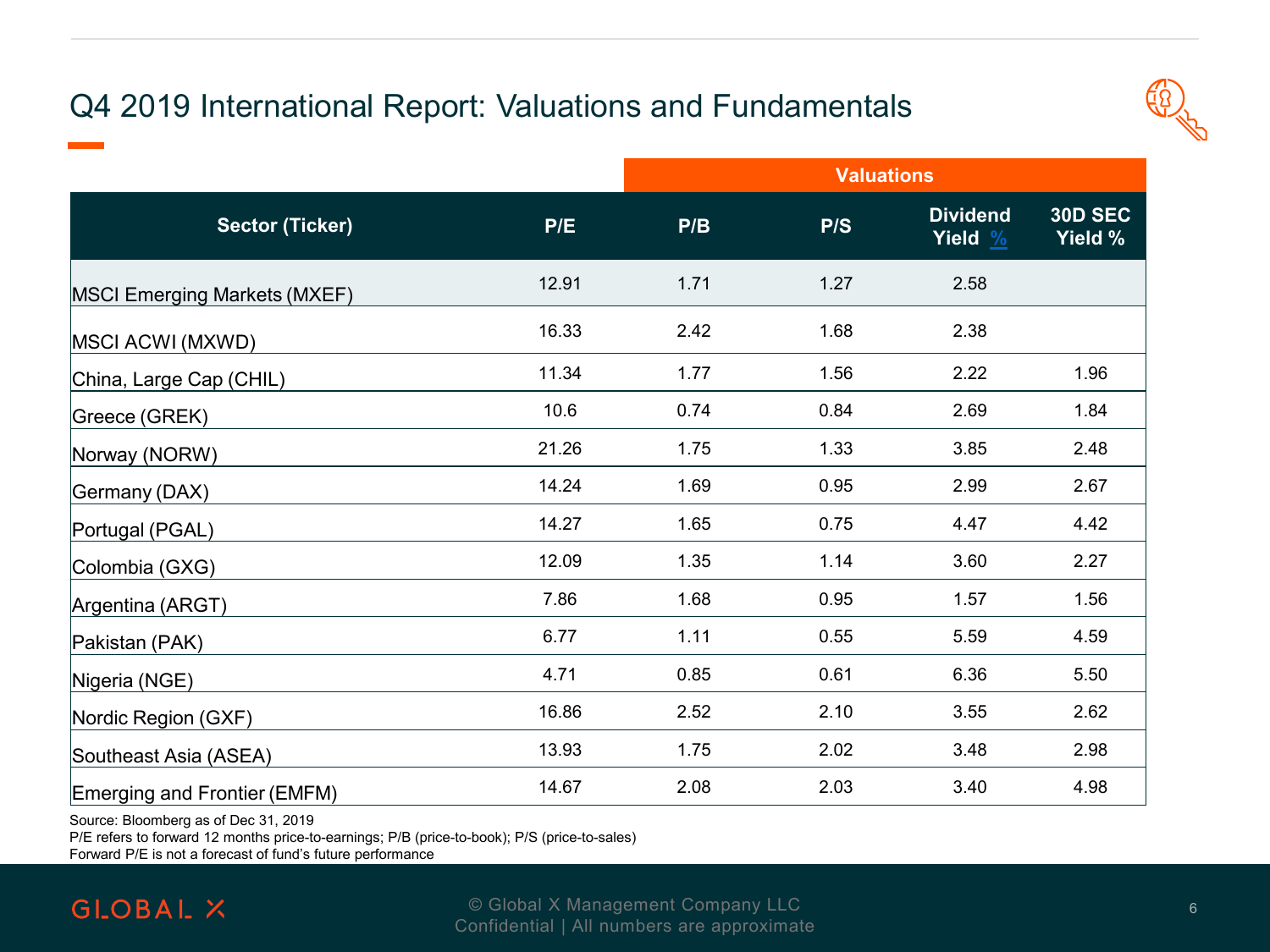## **Disclosures**



Shares are bought and sold at market price (not NAV) and are not individually redeemed from the Fund. Brokerage commissions will reduce returns. Global X NAVs are calculated using prices as of 4:00 PM Eastern Time. The closing price is the Mid-Point between the Bid and Ask price as of the close of exchange.

Indices are unmanaged and do not include the effect of fees, expenses or sales charges. One cannot invest directly in an index.

#### **This material must be preceded or accompanied by a current prospectus, which can be obtained by clicking [here.](https://www.globalxetfs.com/prospectus-regulatory/?id=62) Investors should read it carefully before investing or sending money.**

Global X Management Company LLC serves as an advisor to Global X Funds. The Funds are distributed by SEI Investments Distribution Co. (SIDCO), which is not affiliated with Global X Management Company LLC. Global X Funds are not sponsored, endorsed, issued, sold or promoted by MSCI nor does MSCI make any representations regarding the advisability of investing in the Global X Funds. Neither SIDCO nor Global X is affiliated with MSCI.

Investing involves risk, including the possible loss of principal. International investments may involve risk of capital loss from unfavorable fluctuation in currency values, from differences in generally accepted accounting principles, or from economic or political instability in other nations. Emerging markets involve heightened risks related to the same factors as well as increased volatility and lower trading volume. Securities focusing on a single country and narrowly focused investments may be subject to higher volatility. The funds are non-diversified.

## **GLOBAL X**